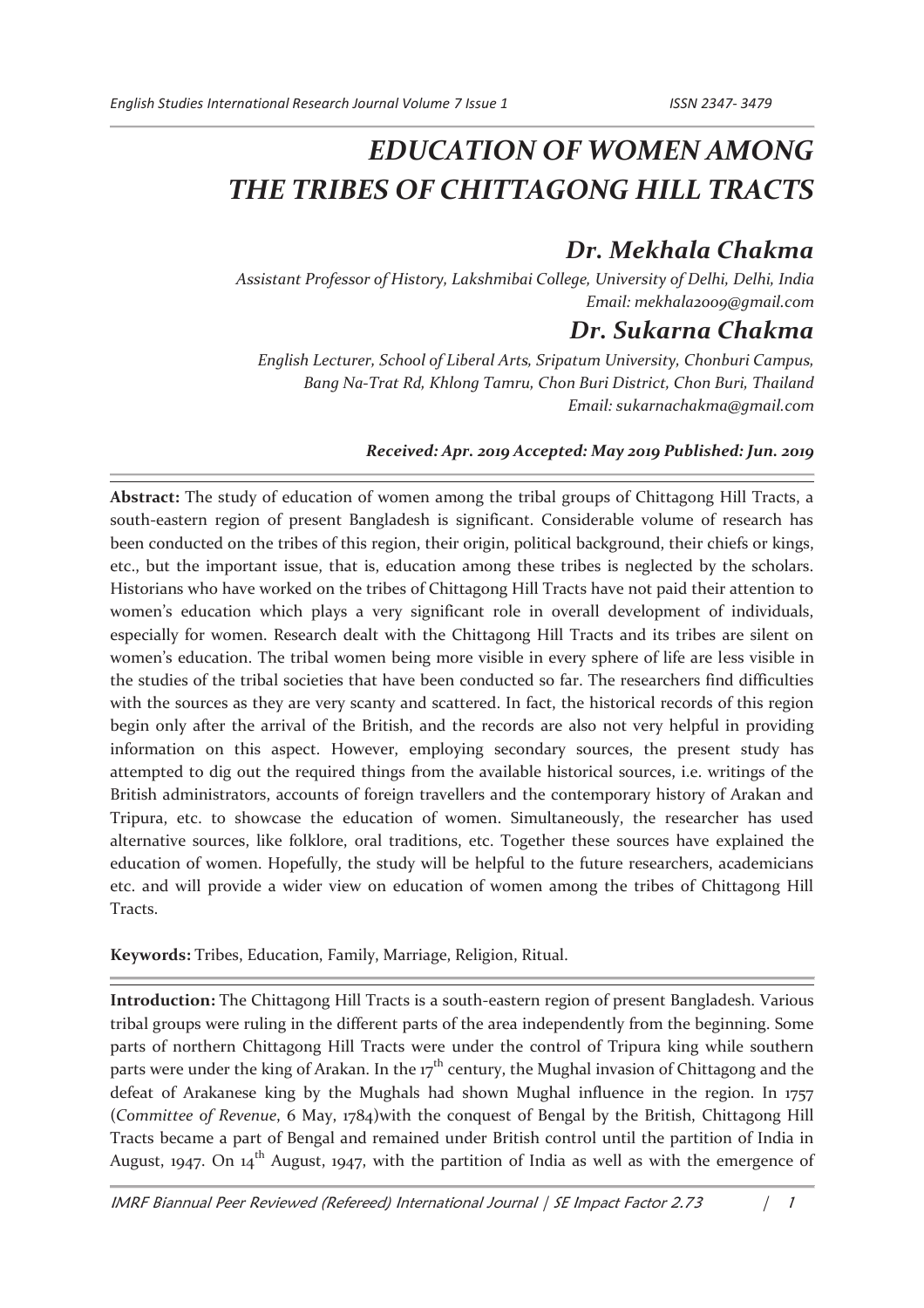Pakistan, the Chittagong Hill Tracts area was annexed with East Pakistan. In December, 1971, East Pakistan emerged as an independent state known as Bangladesh. Since then the Chittagong Hill Tracts has become an integral part of Bangladesh.

The various tribal groups living in Chittagong Hill Tracts from the beginning have their own customs, tradition and culture. For centuries they lived their lives within themselves. The difficult geographical terrain also kept them aloof from the outside world. So the society of the hill people was stagnant, unchanging. In the $18<sup>th</sup>$  century, with the arrival of the British many changes had taken place among them as well as in their society and culture. The British rule over the Chittagong Hill Tracts region had a deep impact on various aspects of the lives of the hill people especially, in the field of education. After taking up the administration of the region, the British government took important measurement to bring out the hill people from the darkness of illiteracy.

**Importance of Education:** For overall development of any society, education plays very significant role, and it raises one's status and develops one's personality too. It enables an individual to fulfil certain economic, political and cultural functions, and improve socio-economic status. Later on, education became a powerful weapon to improve the position of women because education improves the intellectual, social and emotional development and enables women to meet their basic needs of daily life whether at home or in the society. It supplies strength to retain position against many hazards of life. Education is considered a very powerful weapon to bring changes in the society in general and women's status in particular. It is one of the most important aspects that demarcate social changes through the passage of time. A society or a nation cannot be considered as developed if its women are not educated.

**Education and the Tribes:** In the beginning, the hill people were almost illiterate. The earlier sources do not reflect on education imparted to the hill people. It seems that in the beginning, majority of them were illiterate. Earlier, *Kyang* (Vihara) or Monastic schools were introduced for Buddhist and Arkanese Children (Chakma,2002). During British period, the education in the Chittagong Hill Tracts was in the hands of the Department of the Public Instruction and under the supervision of the Inspector of Schools at Chittagong assisted by the superintendent. In the year 1862, the British established a Boarding School at Chandraghona where elementary education was imparted for the hill boys (Hutchinson, 1909). It was a Primary School till fourth standard and students were divided on social basis: – (i) Chakma and (ii) Burmese. They were taught differently.

Bengali and English subjects were taught in the Chakma class and Burmese and English in the Burmese class. In the year 1869, with the shifting of the District Head Quarter from Chandraghona to Rangamati, the school was also shifted to Rangamati as Rangamati Government Boarding School. Arrangement was made for 50 (fifty) students, including free lodging and boarding. In addition to it, British government used to bear expenditure of study materials of the students. Besides, a sweeper, washer-man and a doctor were appointed for the students. In the beginning, students used to get cloths and pocket money also. In 1878, the school was promoted to a Middle English School till sixth standard, and by the year 1890/91, it was promoted as Rangamati Government English High School. In the year 1893, Entrance Examination was introduced for the first time (Chakma, 2002). Some dignitaries were also students of this school; among them Chakma King Bhuban Mohan Roy (1897-1933) was one who studied in this school. Chakma King Bhuban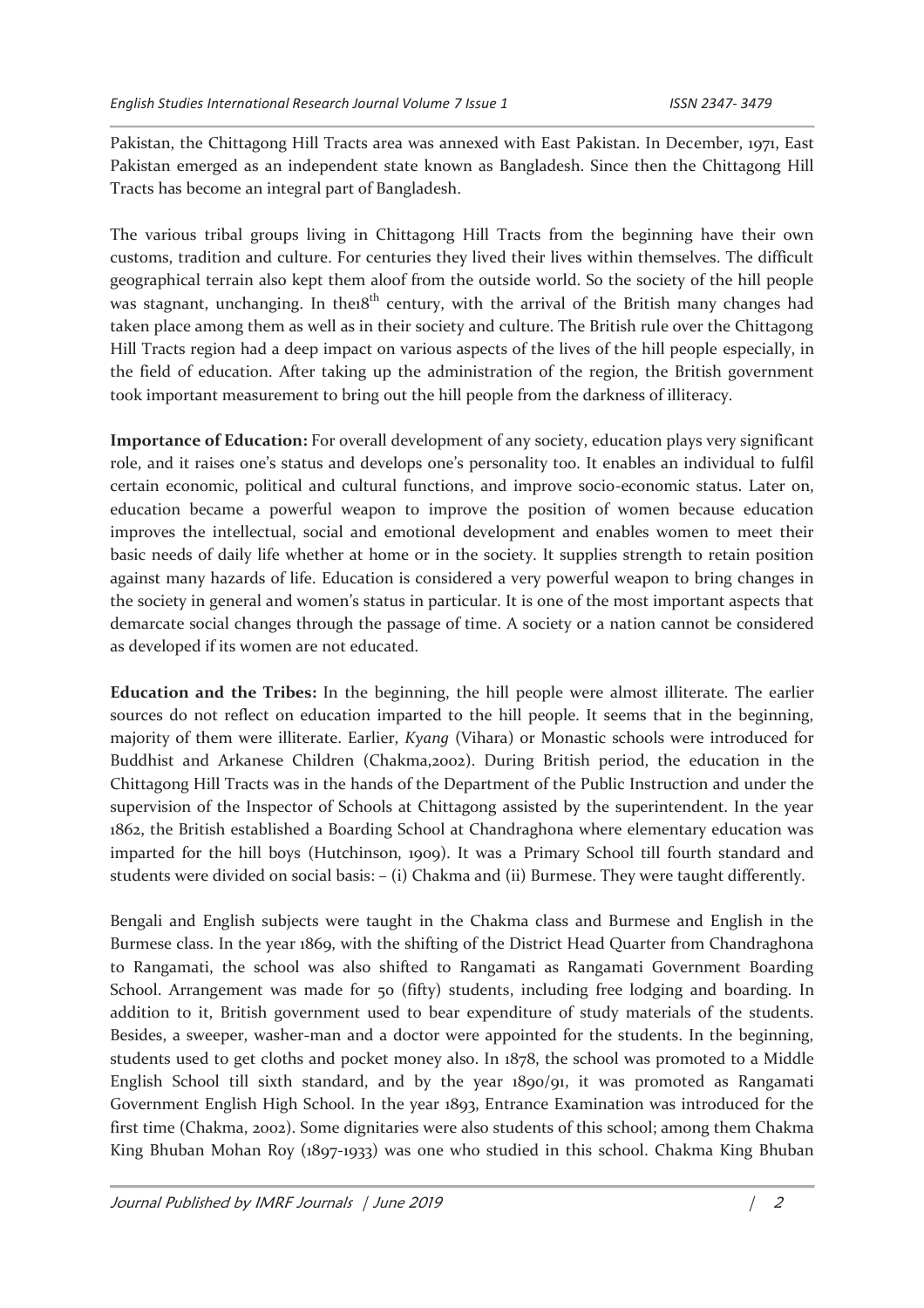Mohan Roy and Abinash Chandra Dewan were the first persons among the Chakmas who passed entrance examination in 1893. Though few were literate in the earlier days also, but they were not mentioned in the sources. Modern education system implemented in late 19<sup>th</sup> century or early 20<sup>th</sup> century among the hill people.

Earlier, students were very less in schools. Though arrangement was made for 50 students in the Rangamati Government Boarding School, in the year 1869, the number of the students was below the limit (Chakma, 2002) Hence, teachers used to go to various places to search for students and get them admission in the school. In some places, teachers had to face dangerous situations while searching for students as the hill people thought them (teachers) 'Child-catcher'. The then Headmaster, Ram Kamal Das was one of them, whose boat was floated by the hill people when he went to the rural villages to search for students (Ghosh, 1909). The British also used to take the young hill boys to get them admission in Rangamati Government English High School at free of cost. That is why at the end of 19<sup>th</sup> century and in the beginning of 20<sup>th</sup> century, a rumour spreads that British are taking away the young boys. So, the parents forbade the young boys to go to the market places (Chakma, 2002). The mindset of the hill people debarred them from getting education though the government was making all efforts to attract them by providing free lodging and boarding. Among the hill people of the region, Chakmas were the pioneers in the field of education. However, only 4% Chakmas could be claimed as literate during this period (Ghosh, 1909). The report shows that the literacy rate of the Chakmas as well as other hill tribes was pathetic.

Besides British government, the attempt of Christian Missionaries was also very important towards education among the hill people. During British period the missionaries along with their preachings played an important role in the field of education. In 1812, The London Baptist Missionary Society opened many lower primary schools in many villages and a boarding school at Rangamati. This boarding school has been raised to the status of Middle English School. Around 1903, they opened lower primary schools and boarding schools in fourteen villages. But the Chakma students rarely attended the missionary schools. There was a fear among the Chakmas that the Christian Missionaries will convert them into Christianity, though there was neither Christian teacher in the schools nor Christianity was preached there. The missionaries even started giving medical aid to attract them to their schools (Ghosh, 1909). But parents were not convinced. They would like to keep their children illiterate instead of sending them to the missionary schools.

**Women and Education:** After coming into the light of education also, in the beginning the society of the hill people was averse to female education. The expertise of a girl used to be judged in terms of her expertise in household work, weaving etc. A girl was selected for marriage if she is expert in house hold work, *jum* or shifting cultivation work, weaving and so on. Her status raises on the basis of her skill in weaving in earlier days. Weaving is considered a women's work in the society. Men are not seen in this activity. Women make their own traditional dress in the traditional handloom.

Education was taken as an income generating source in the family. Though male and female child both are welcomed in the family, son becomes the heir of the family who carries the generation ties further. Therefore, son's education was given more importance who provides help to the family, to his parents. There was a notion that after marriage a girl goes to her husband's house and becomes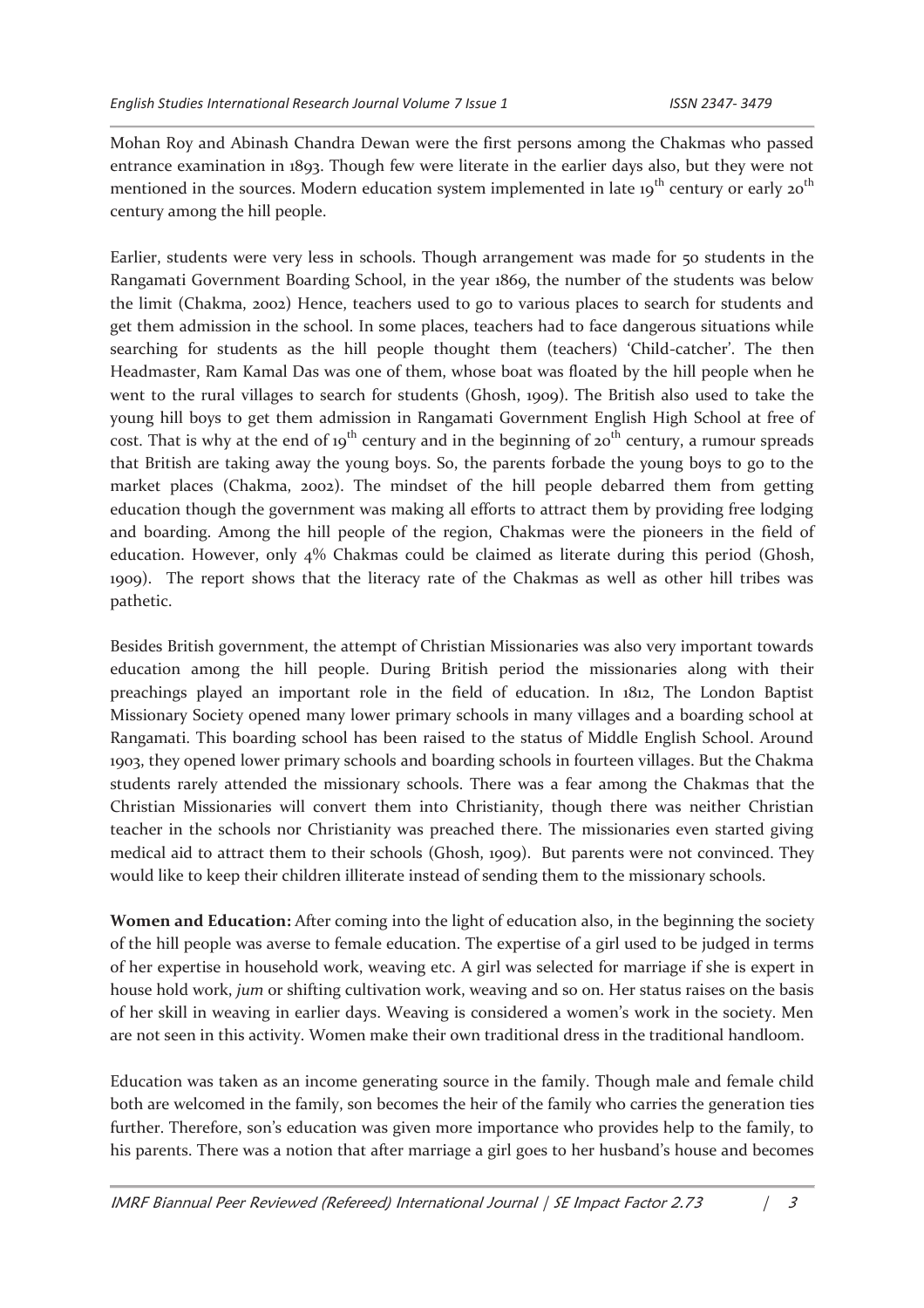the permanent member of his family, so it is irrational to impart education to a daughter.So, in the earlier days, women's education in the society was completely neglected.Women themselves were also not aware of it.

For girls education, the earlier sources are silent. Historians and scholars hardly talk about female education. In fact we get references about female education from the late 19<sup>th</sup> century only. In the beginning, it seems that female education was neglected by the society. After taking the administration in the Chittagong Hill Tracts, British favoured the education of the hill people. Many schools were opened in the region. There were 90 schools for boys and 2 schools for girls in all. A marked feature was that presence of girls in British or Christian missionary schools was negligible. Besides, there were 23 *Kyang* Schools. In the beginning, we find that the girls were imparted education till the primary or lower primary school level only.

Kings or Chiefs' did not even make efforts in the field of education. Chakma Queen Kalindi's reign (1844-74), which is considered for socio-religious development, also did not take interest in the field of education as well as female education. Later on, the elite class and the common people took initiative. 1901 census report shows only 2156 male and 44 female were literate among total 44,329 Chakmas (male  $23,526$  and female  $20,803$ ). Out of these educated population, 788 male and  $24$ female were educated in Bengali and 55 male in English. For example, to encourage the students, in the early 20<sup>th</sup> century, Kumar Ramani Babu announced a scholarship of Rs. 5 (five) per month for two years to a Chakma student who will pass the entrance examination. He also declared a prize of Rs. 500 (five hundred) to first Chakma graduate (Ghosh, 1909). Jamini Kumar Dewan was the first graduate in 1913 among the Chakmas. It was also a popular perception that Chakma King Bhuban Mohan Roy (1897-1933) will give his daughter in marriage to the person who will be the first graduate among the Chakmas. And one sees with interest that Jamini Kumar, the first Chakma graduate got married to princess Bijan Bala in 1914 (Chakma, 2002). From various aspects, Chakmas got encouragement and realized the need of education as well as higher education. In late 19<sup>th</sup> century, among the respected Chakmas Indrajoy Dewan was the pioneer to educate his daughters. Till then, women's participation in the field of higher education was negligible. Moreover, the other hill women were far behind of education comparing to the Chakmas.

Though the education among common hill women is not seen, but like other parts of India, elite Chakma women of the different tribal groups were also not debarred from education, which is well documented in the sources. However, sources do not give information about the education of the other hill women except the Chakma women. The reason behind this might be that among the other tribal groups Chakmas were the pioneer in the field of education, so its women.

In late  $19<sup>th</sup>$  century, among the respected Chakmas Indrajoy Dewan was the pioneer to educate his daughters. His two daughters, Sarjubala and Sorashibala both received education. Sarjubala passed higher primary school examination and also received scholarship for her second position. Sorashibala passed lower primary school examination and got the first position. She also completed higher primary school education. Purna Chandra Dewan's daughter Sarojini received higher primary school education. Raj Chandra Dewan's daughters Indrani and Surabala, Rasik Chandra Dewan's daughter Kumudini and Deputy collector Krishna Chandra Dewan's daughter passed lower primary school examination. In 1937, Kadombalata Chakma got admitted in 5<sup>th</sup> class and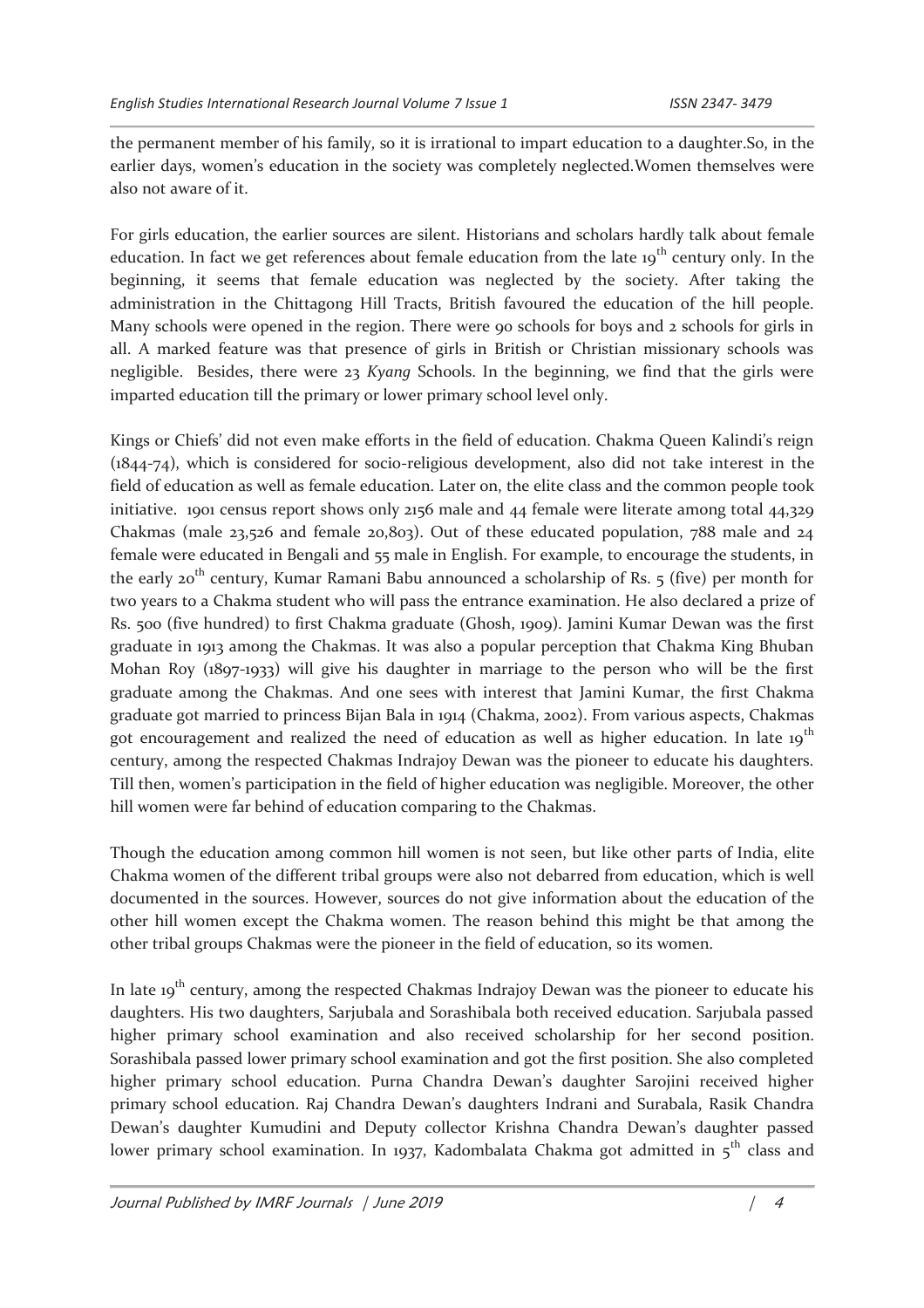Renukabala Dewan in 6th class. They were the first Chakma women who got admission in Rangamati Government High School. Kumud Bikash Chakma named it as 'auspicious beginning' of the Chakma women in this school. Manorama Dewan was the first Chakma woman who passed matriculation Examination in 1938. Till 1947, total 4 Chakma women passed matriculation examination. Bakul Bala Chakma was the first women passed intermediate examination in 1948 and Anjulika Talukder was the first woman graduate (1963) among the Chakmas.

Slowly and gradually the tribes of Chittagong Hill Tracts realized the importance of female education. In late 20<sup>th</sup> century sons and daughters wereequally seen attending schools, colleges and universities. Once importance of women's education is realized, and girls are no more judged on the basis of her expertise in house hold work and weaving, but on the basis of her educational qualification. Women from many tribal groups have become doctors, engineers and many are holding higher posts in administration. Educated women naturally give importance to the higher education of their daughters.

Education, especially women's education among these tribes had brought tremendous change in the society. Women become very much aware of their rights. Polygamy now is hardly seen among the educated class. The irrational belief system in the customs and traditions of the tribes have disappeared. Now-a-days, education is given the priority, not the family background. Parents of the royals or elite groups are selecting highly educated grooms for their daughters whatever is his family background is.

However, the majority of the population who live in the remote hill top areas are still in the dark of illiteracy because there is no school even no primary school have been set up there. So, there is naturally a gap between the educated and illiterate women.

**Conclusion:** In spite of many opportunities provided by the British and the Christian Missionaries, majority of the tribes were not taking education. In the beginning, they could not realize the need of education. Moreover, the majority of the population were dwelling in the villages and remote areas where no schools, not even primary schools had been set up. Even in these days, many young hill boys and girls in the remote areas are not receiving even primary school education.

However, slowly and gradually the hill people were realizing the need of education. Teachers did not need to go in search for students door to door as before. Satish Chandra Ghosh, who was a teacher in Rangamati government High School in the early 20<sup>th</sup> Century, says that comparing to other hill people, the majority of the students were Chakmas and, comparatively Chakmas start going to school at early age (Ghosh, 1909).

By analyzing the growth of education, the researchers have traced how the society of the hill people of Chittagong Hill Tracts has been transformed. Education played a vital role in the society, which was helpful in creating awareness among the people. The educated group has pioneered to modify some rites and rituals. It has brought changes in the society, and the old methods of performing *puja* through animal sacrifice has disappeared among the educated people.